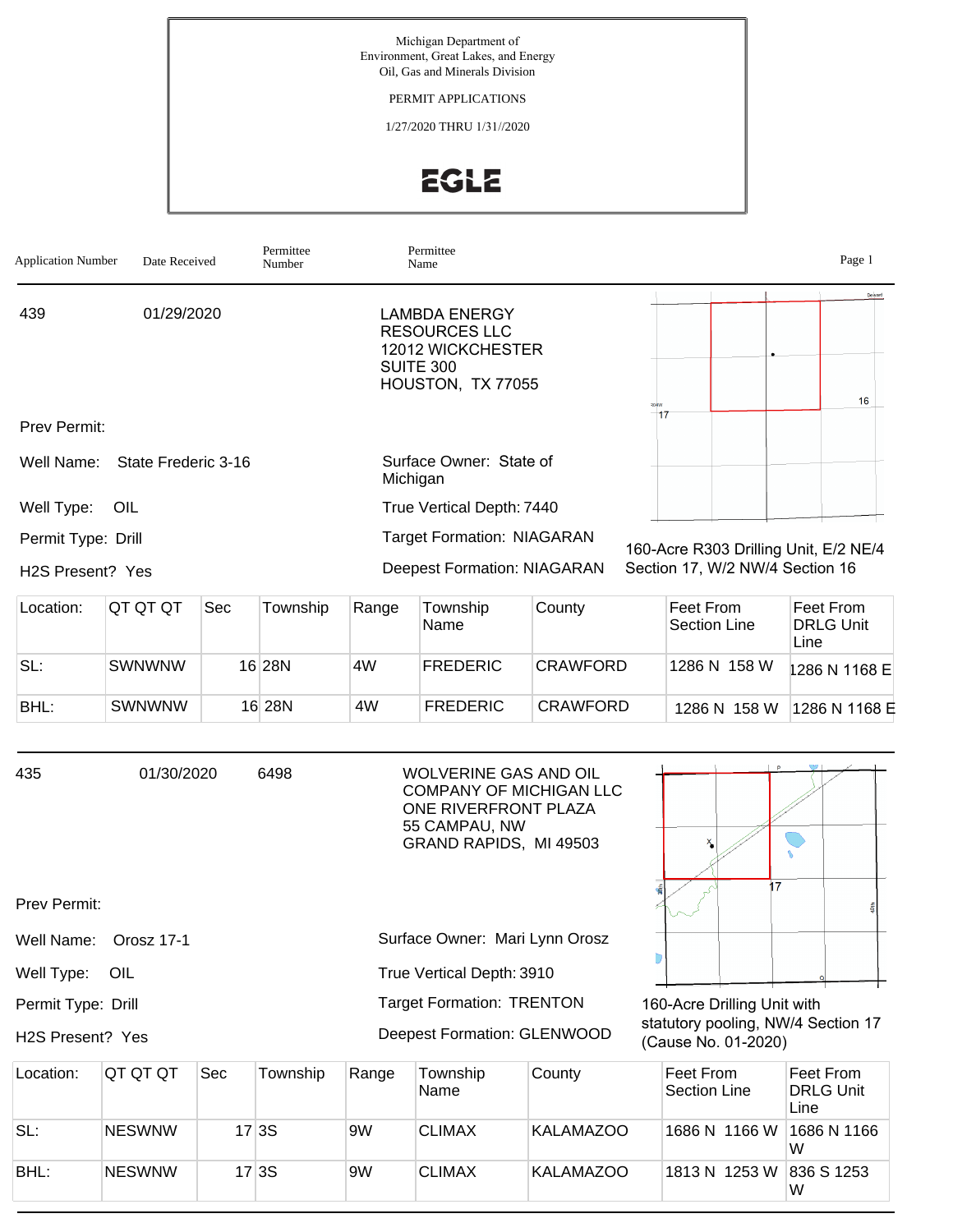|                                        |                                 |                     |          | Michigan Department of<br>Oil. Gas and Minerals Division<br>PERMIT LIST<br>1/27/2020 THRU 1/31//2020<br><b>EGLE</b> | Environment, Great Lakes, and Energy                                                                                              |                  |                                  |             |                                       |
|----------------------------------------|---------------------------------|---------------------|----------|---------------------------------------------------------------------------------------------------------------------|-----------------------------------------------------------------------------------------------------------------------------------|------------------|----------------------------------|-------------|---------------------------------------|
| Permit Number                          | <b>Issue Date</b>               | Permittee<br>Number |          | Permittee<br>Name                                                                                                   |                                                                                                                                   |                  |                                  | Page 1      |                                       |
| 61471                                  | 1/30/2020                       | 6498                |          |                                                                                                                     | <b>WOLVERINE GAS AND OIL</b><br><b>COMPANY OF MICHIGAN LLC</b><br>ONE RIVERFRONT PLAZA<br>55 CAMPAU, NW<br>GRAND RAPIDS, MI 49503 |                  | 5 <sup>1</sup>                   | $\triangle$ |                                       |
|                                        | API Well No: 21-077-62025-00-00 |                     |          |                                                                                                                     |                                                                                                                                   |                  |                                  |             |                                       |
| Prev Permit:                           |                                 |                     |          |                                                                                                                     |                                                                                                                                   |                  | $\bullet$<br>X                   | ö           |                                       |
| Well Name:                             | McMichael 8-2                   |                     |          | Rev. Trust                                                                                                          | Surface Owner: Mike M. McMichael                                                                                                  |                  |                                  | Ó           |                                       |
| Well Type:                             | Oil Well                        |                     |          |                                                                                                                     | True Vertical Depth: 3975FT                                                                                                       |                  |                                  | 8           |                                       |
| Permit Type: Drill<br>H2S Present? Yes |                                 |                     |          |                                                                                                                     | <b>Target Formation: TRENTON</b><br>Deepest Formation: GLENWOOD                                                                   |                  | 160-Acre R303 Drilling Unit, S/2 |             | SW/4 Section 5, N/2 NW/4 Section 8    |
| Location:                              | QT QT QT                        | Sec                 | Township | Range                                                                                                               | Township<br>Name                                                                                                                  | County           | Feet From<br><b>Section Line</b> |             | Feet From<br><b>DRLG Unit</b><br>Line |
| SL:                                    | <b>NENWNW</b>                   |                     | 8 3 S    | 9W                                                                                                                  | <b>CLIMAX</b>                                                                                                                     | <b>KALAMAZOO</b> | 657 N 1171 W                     |             |                                       |
| BHL:                                   | <b>NENWNW</b>                   |                     | 8 3 S    | 9W                                                                                                                  | <b>CLIMAX</b>                                                                                                                     | <b>KALAMAZOO</b> | 156 N 1191 W                     |             | 1172 S 1191<br>W                      |